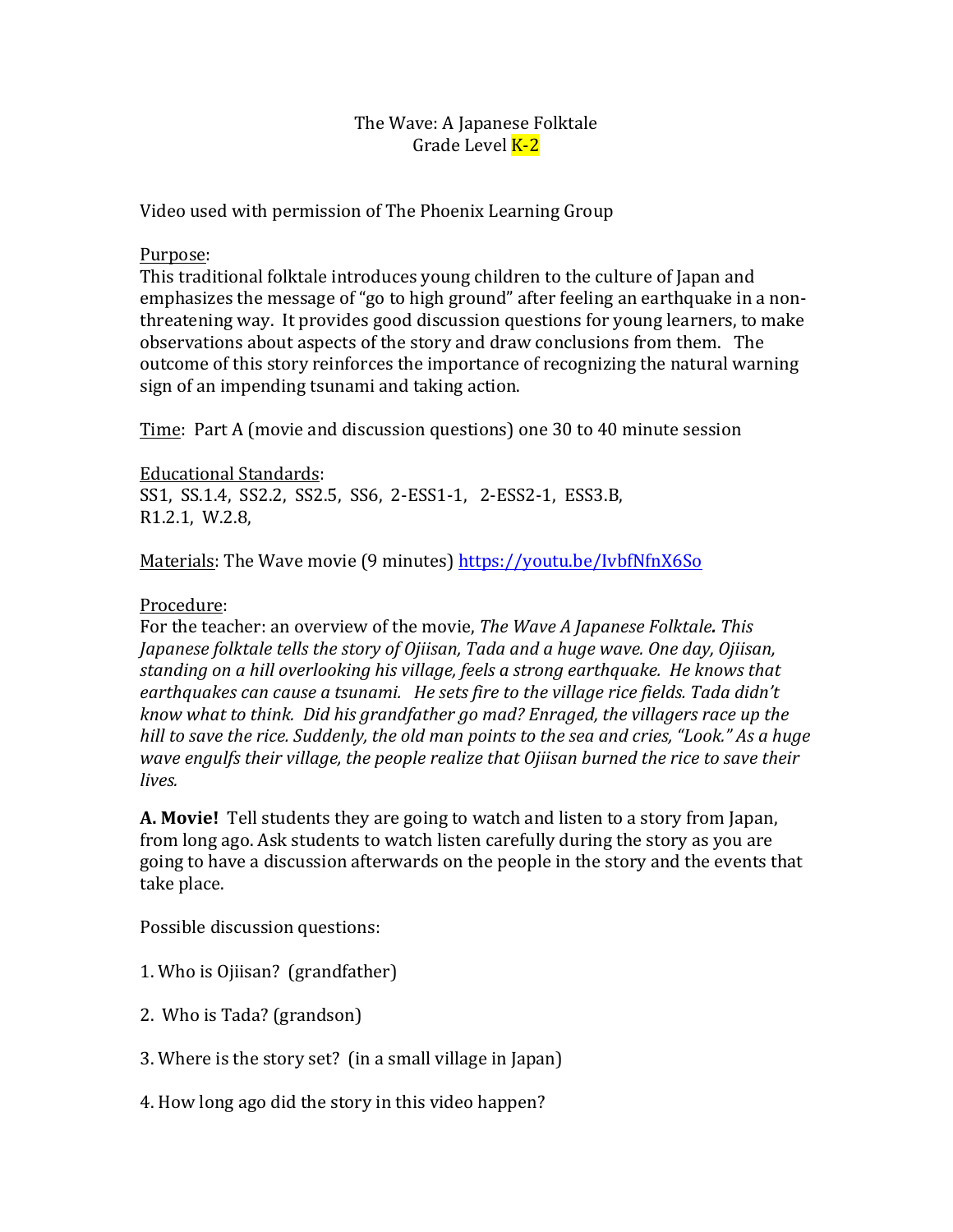Look for clues in the video. Did the people have cars? What kind of clothes are they wearing? (probably a long time ago – people are wearing traditional clothing, there is nothing modern in the video)

5. What time of year did this earthquake and tsunami occur? Ask students if there are clues in the video? (probably in the late fall after the rice harvest)

6. Why did Ojiisan set the rice on fire? (to draw people up the hill)

7. Why was Tada upset when Ojiisan set the rice on fire? (because the rice is very  $important - it is the main food for the people in the winter)$ 

8. How did Ojiisan know that a tsunami might follow the earthquake? (he knew that an earthquake that shakes a long time can cause a tsunami)

9. Why was Ojiisan the only one in his village to know about tsunamis? (he was very old and may have had a memory of other earthquakes and tsunamis, or may have known more about the oral traditions of people who lived there long ago)

10. Would you consider Ojiisan a good citizen for warning the people of the tsunami? (yes, he could be considered a hero for his selfless actions)

11. How did Ojiisan's actions make a difference in the lives of the people in the village in Japan? (he saved their lives from the tsunami by drawing them up the hill to his burning rice fields)

12. What are the signs that a tsunami might be coming? (in this story there are two – earthquake that shakes a long time and water retreating.) Tell students: Other signs are loud noise or roar coming from the ocean or a sudden *change* in the character of the ocean like quickly becoming frothy)

13. What happened when the water began retreating? (people went out to gather shells)

13. About how much time passes between feeling the earthquake and the first tsunami wave? (only enough time for Ojiisan to set the rice on fire – perhaps about 10 minutes.)

Tell students: There is no easy rule about how much time will pass between feeling an *earthquake and the first tsunami surges. It could be as short as a few minutes or as long as an hour depending on where the earthquake is. We tell people to begin moving* to a safe area as soon as the shaking lessens enough to safely walk.

14. In the story, they put up a bell to help warn of a tsunami in a future earthquake. Do you think this is a good idea? (the bell is a good reminder that tsunamis can occur and is an important educational tool. The combination of feeling the ground